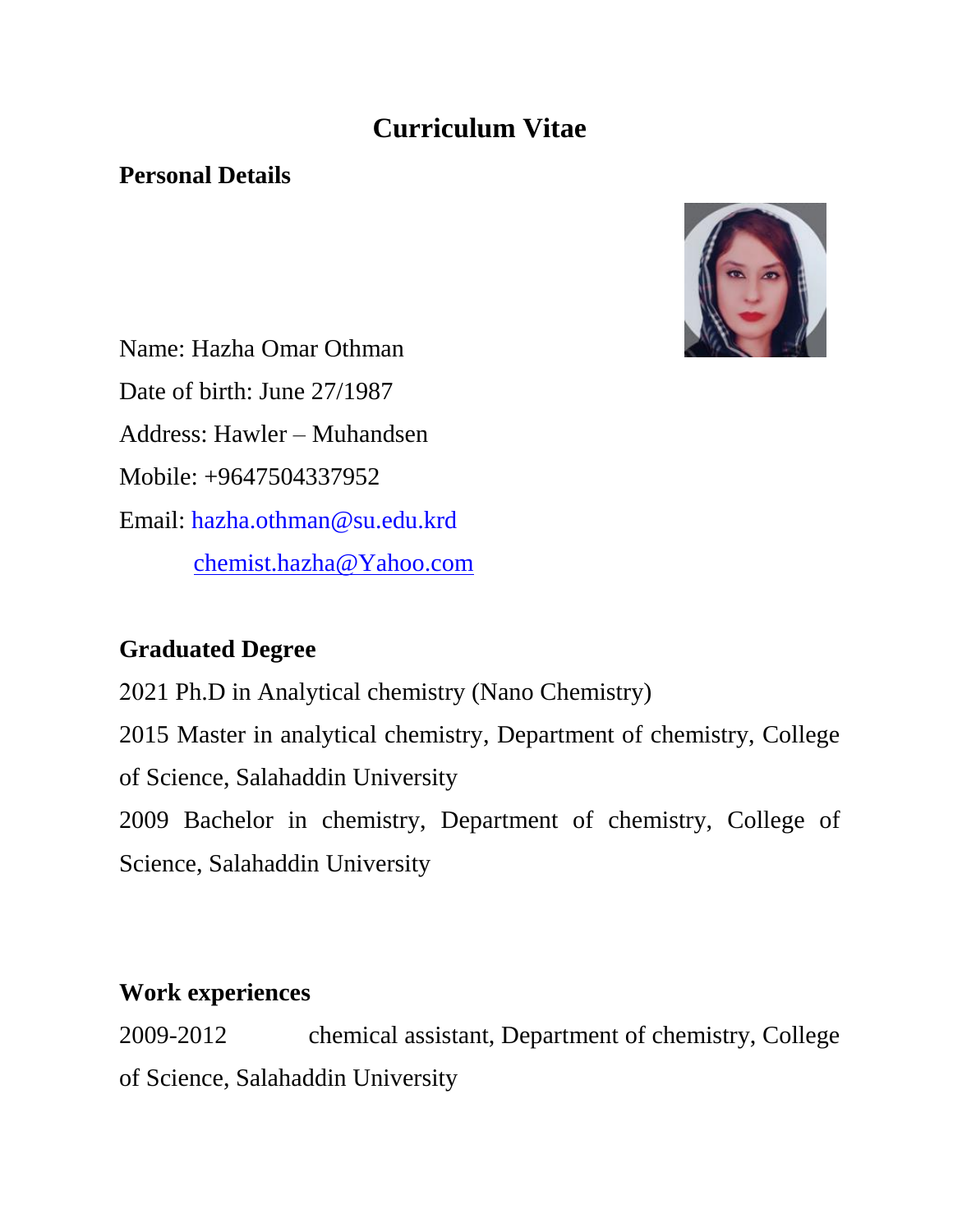### **Academic Appointment**

2015-Present assistant lecturer, Department of chemistry, College of Science, Salahaddin University

# **Skills**

| Language | English, Arabic, Kurdish, Persian, Turkish         |
|----------|----------------------------------------------------|
| Software | Windows 7,8,10, Mac, Origin lab, Photoshop, Design |
| expert   |                                                    |

# **Published Research**

- 1. A carbon-based fluorescent probe (N-CDs) encapsulated in a zeolite matrix (NaFZ) for ultrasensitive detection of Hg (II) in fish. <https://doi.org/10.1016/j.talanta.2021.122646>
- 2. Sensitive colorimetric aptasensor based on g-C3N4@Cu2O composites for detection of Salmonella typhimurium in food and water <https://link.springer.com/article/10.1007/s00604-021-04745-w>
- 3. A newly synthesized boronic acid-functionalized sulfur-doped carbon dot chemosensor as a molecular probe for glucose sensing. [https://www.sciencedirect.com/science/article/abs/pii/S0026265X](https://www.sciencedirect.com/science/article/abs/pii/S0026265X21000023) [21000023](https://www.sciencedirect.com/science/article/abs/pii/S0026265X21000023)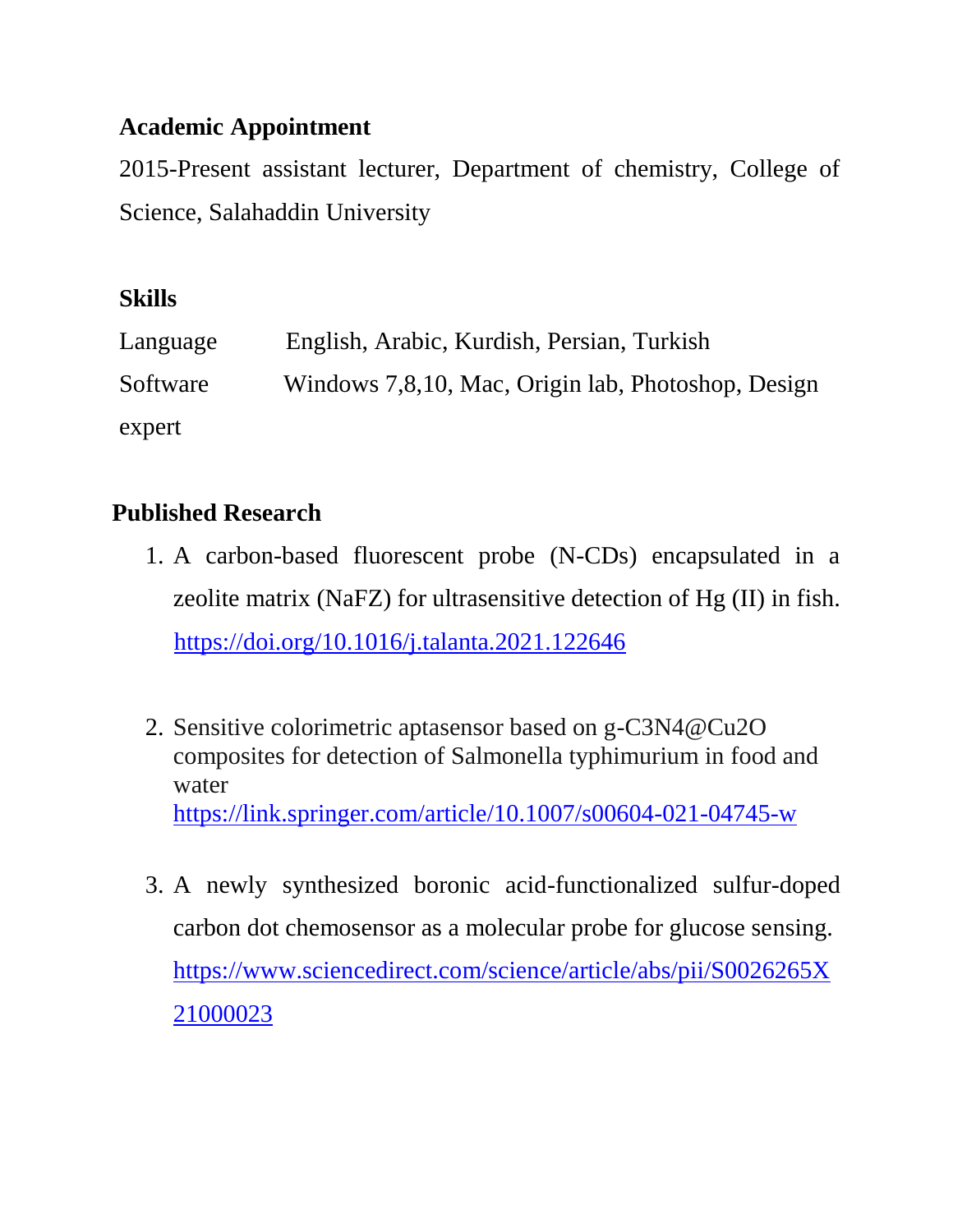4. A highly sensitive fluorescent immunosensor for sensitive detection of nuclear matrix protein 22 as biomarker for early stage diagnosis of bladder cancer†.

<https://pubs.rsc.org/en/content/articlehtml/2020/ra/d0ra06191c>

5. Fluorescence immunoassay based on nitrogen doped carbon dots for the detection of human nuclear matrix protein NMP22 as biomarker for early stage diagnosis of bladder cancer [https://www.sciencedirect.com/science/article/abs/pii/S0026265X2](https://www.sciencedirect.com/science/article/abs/pii/S0026265X20310249)

[0310249](https://www.sciencedirect.com/science/article/abs/pii/S0026265X20310249)

6. Pharmacological Insight into Possible Treatment Agents for the Lethal Covid-19 Pandemic in Kurdistan Region- Iraq

[https://www.sysrevpharm.org/abstract/pharmacological-insight](https://www.sysrevpharm.org/abstract/pharmacological-insight-into-possible-treatment-agents-for-the-lethal-covid19-pandemic-in-kurdistan-region-iraq-67566.html)[into-possible-treatment-agents-for-the-lethal-covid19-pandemic](https://www.sysrevpharm.org/abstract/pharmacological-insight-into-possible-treatment-agents-for-the-lethal-covid19-pandemic-in-kurdistan-region-iraq-67566.html)[in-kurdistan-region-iraq-67566.html](https://www.sysrevpharm.org/abstract/pharmacological-insight-into-possible-treatment-agents-for-the-lethal-covid19-pandemic-in-kurdistan-region-iraq-67566.html)

7. BATCH AND FLOW INJECTION SPECTROPHOTOMETRIC DETERMINATION OF NITRITE AND NITRATE IN WASTEWATER SAMPLES OF ERBIL CITY [https://zenodo.org/record/995999/files/82.Manuscript%20%288%](https://zenodo.org/record/995999/files/82.Manuscript%20%288%29.pdf)

[29.pdf](https://zenodo.org/record/995999/files/82.Manuscript%20%288%29.pdf)

8. The potential of JAK/STAT pathway inhibition as a New Treatment Strategy to Control Cytokine Release Syndrome in COVID-19